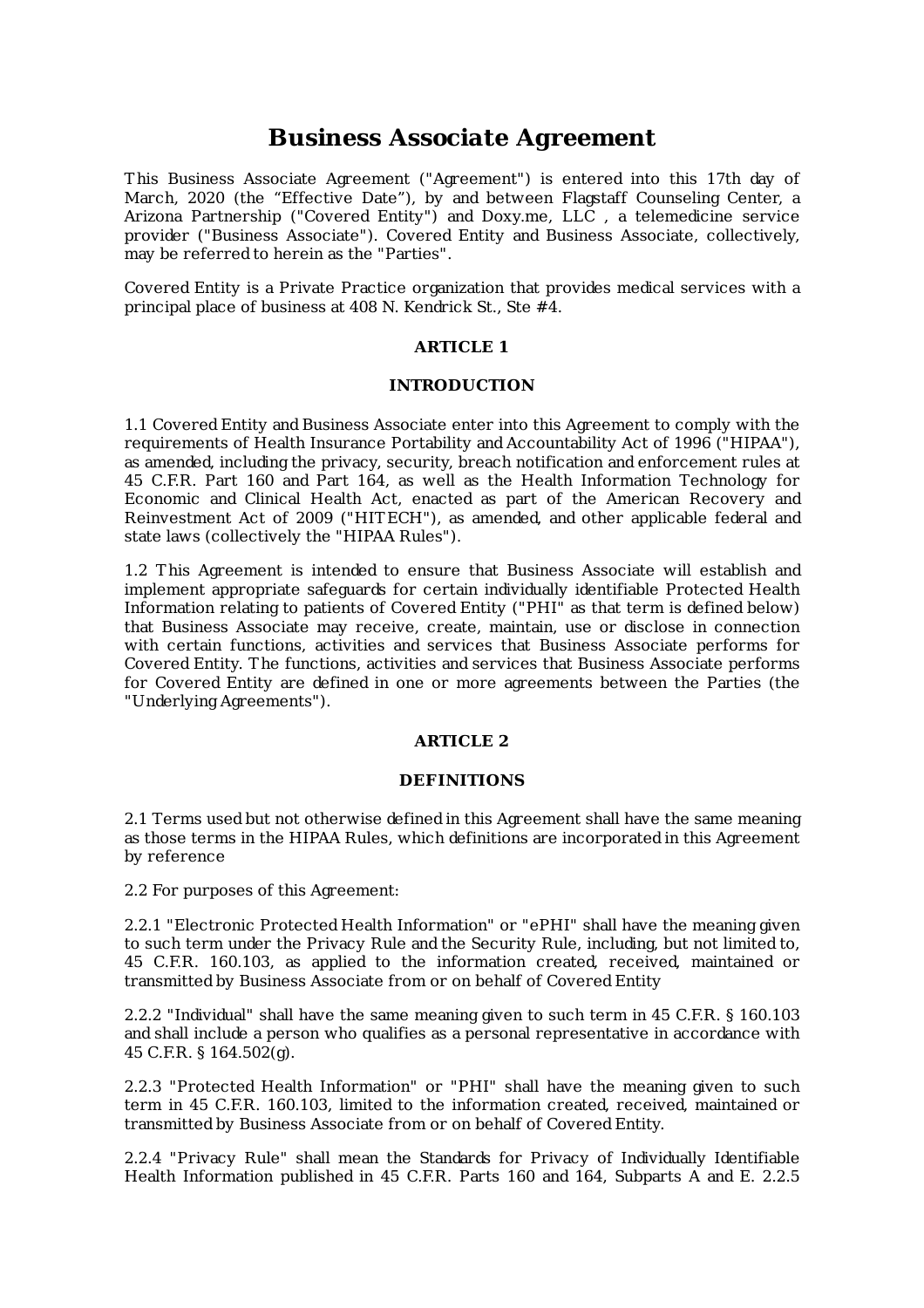"Required by Law" shall have the meaning given to such term in 45 C.F.R. 164.103.

2.2.6 "Secretary" shall mean the Secretary of the Department of Health and Human Services or his or her designee.

2.2.7 "Security Rule" shall mean the Security Standards at 45 C.F.R. Part 160 and Part 164, Subparts A and C.

#### **ARTICLE 3**

#### **GENERAL OBLIGATIONS OF BUSINESS ASSOCIATE**

3.1 Use and Disclosure. Business Associate agrees not to use or disclose PHI, other than as permitted or required by this Agreement or as Required By Law. To the extent Business Associate is carrying out one or more of Covered Entity's obligations under the Privacy Rule pursuant to the terms of the Underlying Agreement or this Agreement, Business Associate shall comply with the requirements of the Privacy Rule that apply to Covered Entity in the performance of such obligation(s).

3.2 Appropriate Safeguards. Business Associate shall use appropriate physical, technical and administrative safeguards, and shall comply with the Security Rule with respect to ePHI, to prevent use or disclosure of PHI other than as provided for by this Agreement or as Required by Law.

3.3 Mitigation. Business Associate agrees to mitigate, to the extent practicable, any harmful effect that is known to Business Associate as a result of a use or disclosure of PHI by Business Associate in violation of this Agreement's requirements, including a Breach of UnsecuredPHI.

3.4 Breach Reporting. Business Associate shall report to Covered Entity any use or disclosure of PHI not permitted under this BAA, Breach of Unsecured PHI or Security Incident, without unreasonable delay, and in any event no more than thirty (30) days following discovery; provided, however, that the Parties acknowledge and agree that this Section constitutes notice by Business Associate to Covered Entity of the ongoing existence and occurrence of attempted but Unsuccessful Security Incidents (as defined below) for which notice to Covered Entity by Business Associate shall be required only upon request. "Unsuccessful Security Incidents" shall include, but not be limited to, pings and other broadcast attacks on Business Associate's firewall, port scans, unsuccessful log-on attempts, denials of service and any combination of the above, so long as no such incident results in unauthorized access, use or disclosure of PHI. Business Associate's notification to Covered Entity of a Breach shall include: (i) the identification of each individual whose Unsecured PHI has been, or is reasonably believed by Business Associate to have been, accessed, acquired or disclosed during the Breach; and (ii) any particulars regarding the Breach that Covered Entity would need to include in its notification, as such particulars are identified in 45 C.F.R. § 164.404.

3.5 Subcontractors. In accordance with 45 C.F.R. §§ 164.502(e)(1)(ii) and 164.308(b)(2), if applicable, Business Associate shall enter into a written agreement with any agent or subcontractor that creates, receives, maintains or transmits PHI on behalf of the Business Associate for services provided to Covered Entity, which provides that the agent agrees to substantially the same restrictions, conditions and requirements that apply to the Business Associate with respect to such information

3.6 Access to PHI. Business Associate agrees to provide access to PHI in a Designated Record Set to the Covered Entity. If an Individual makes a request for access pursuant to 45 C.F.R. § 164.524 directly to Business Associate, or inquires about his or her right to access, Business Associate shall forward it to Covered Entity. Any response to such request shall be the responsibility of Covered Entity.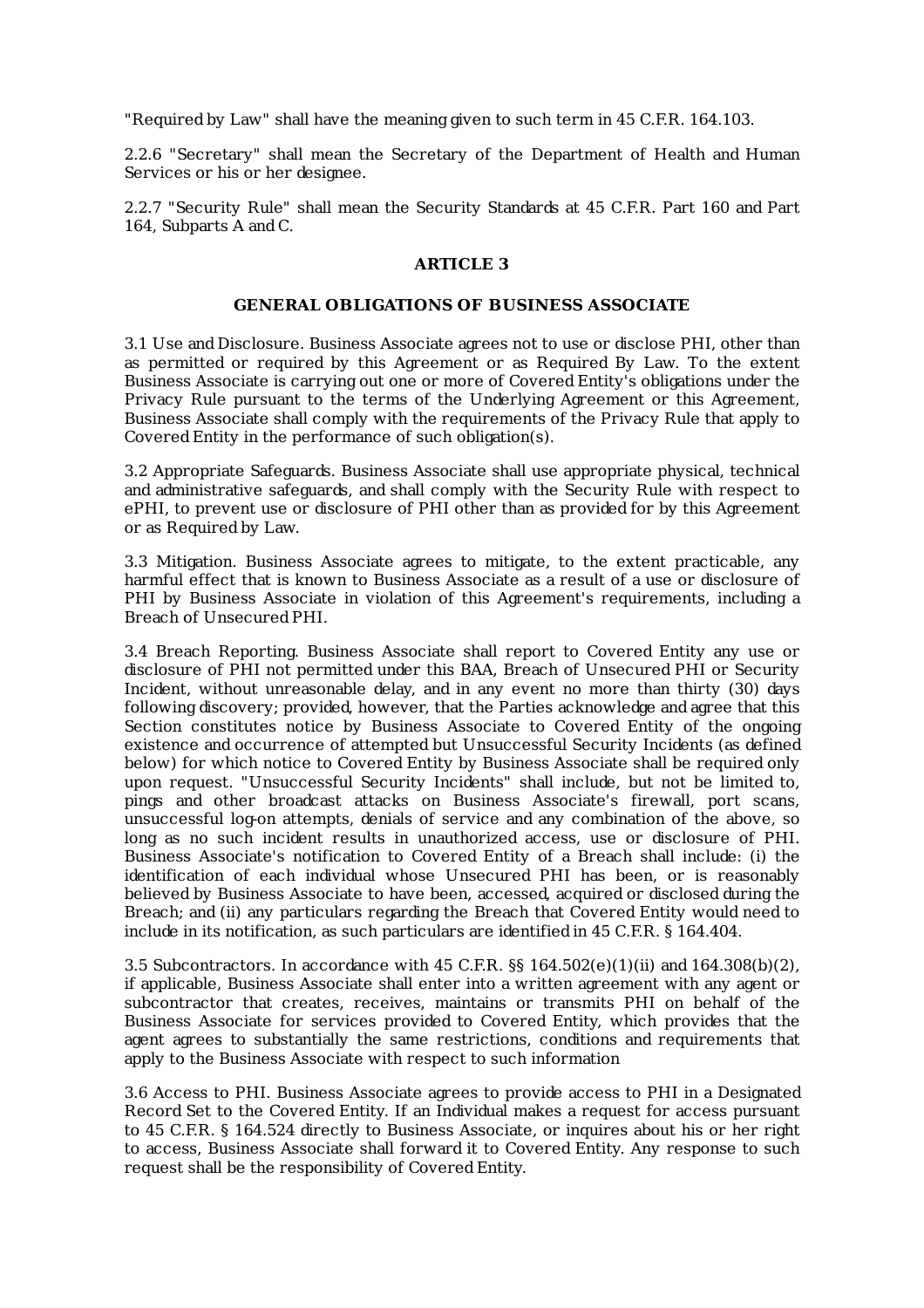3.7 Minimum Necessary Requirement. Business Associate agrees that when requesting, using or disclosing PHI in accordance with 45 C.F.R. § 502(b)(1) that such request, use or disclosure shall be to the minimum extent necessary, including the use of a "limited data set" as defined in 45 C.F.R. § 164.514(e)(2), to accomplish the intended purpose of such request, use or disclosure, as interpreted under related guidance issued by the Secretary from time to time.

3.8 Amendment of PHI. Business Associate agrees to make PHI contained in a Designated Record Set available to Covered Entity for amendment pursuant to 45 C.F.R. § 164.526. If an Individual makes a request for amendment pursuant to 45 C.F.R. § 164.526 directly to Business Associate, or inquires about his or her right to access, Business Associate shall forward it to Covered Entity. Any response to such request shall be the responsibility of Covered Entity.

3.9 Accounting of Disclosures. Business Associate shall provide to Covered Entity information collected in accordance with Section 3.11 of this Agreement, to permit Covered Entity to respond to a request by an Individual for an accounting of disclosures of PHI in accordance with 45 C.F.R. § 164.528. If any Individual requests an accounting of disclosures of PHI directly from Business Associate, Business Associate shall forward such request to Covered Entity. Any response to such request shall be the responsibility of Covered Entity.

3.10 Access to Policies and Records. Business Associate agrees to make its internal practices, books and records, including policies and procedures regarding PHI, relating to the use and disclosure of PHI and Breach of any Unsecured PHI received from Covered Entity, or created or received by the Business Associate on behalf of Covered Entity, available to the Secretary for the purpose of the Secretary determining Covered Entity's compliance with the HIPAA Rules.

3.11 Documentation of Disclosures. Business Associate shall document such disclosures of PHI and information related to such disclosures as would be required for Covered Entity to respond to a request by an Individual for an accounting of disclosures of PHI in accordance with 45 C.F.R. § 164.528. Business Associate shall document, at a minimum, the following information ("Disclosure Information"): (i) the date of the disclosure, (ii) the name and, if known, the address of the recipient of the PHI, (iii) a brief description of the PHI disclosed, (iv) the purpose of the disclosure that includes an explanation of the basis for such disclosure, and (v) any additional information required under the HITECH Act and any implementing regulations.

# **ARTICLE 4**

# **PERMITTED USES AND DISCLOSURES BY BUSINESS ASSOCIATE**

4.1 General Uses and Disclosures. Business Associate agrees to receive, create, use or disclose PHI only as permitted by this Agreement, the HIPAA Rules, and only in connection with providing services to Covered Entity; provided that the use or disclosure would not violate the Privacy Rule if done by Covered Entity, except as set forth in this Article 4.

4.2 Business Associate may use or disclose PHI as Required By Law.

4.3 Except as otherwise provided in this Agreement, Business Associate may:

4.3.1 Use PHI for the proper management and administration of Business Associate, or to carry out its legal responsibilities.

4.3.2 Disclose PHI for the proper management and administration of Business Associate or to carry out legal responsibilities of Business Associate, provided that the disclosures are Required by Law, or Business Associate obtains prior written reasonable assurances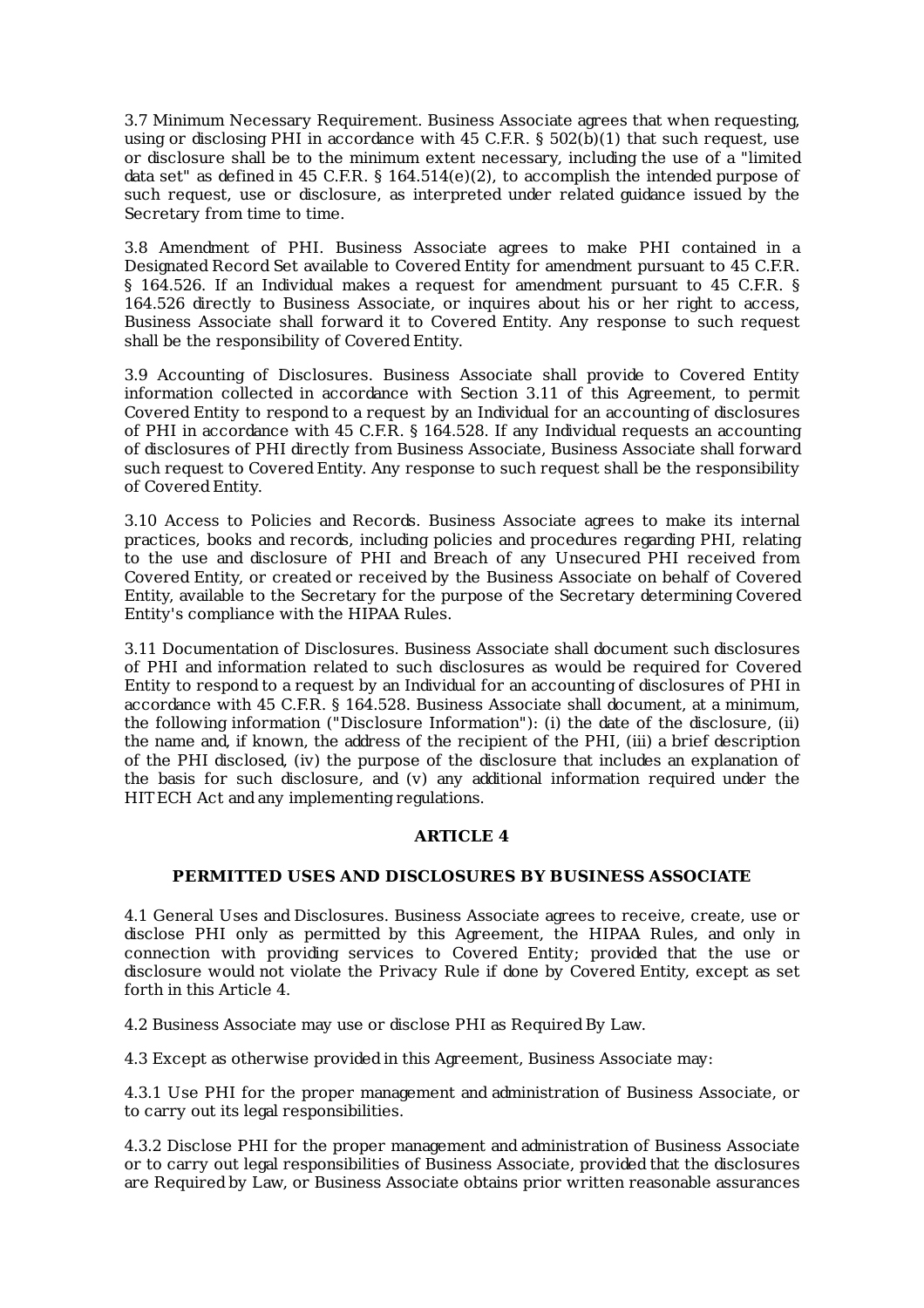from the person to whom the information is disclosed that the information will remain confidential and used or further disclosed only as Required by Law or for the purposes for which it was disclosed to the person, and the person notifies the Business Associate of any instances of which it is aware in which the confidentiality of the information has been breached, in accordance with the breach notification requirements of this Agreement.

4.3.3 Use PHI to provide Data Aggregation Services to Covered Entity as permitted under the HIPAA Rules.

## **ARTICLE 5**

## **OBLIGATIONS OF COVERED ENTITY**

5.1 Covered Entity shall:

5.1.1 Notify Business Associate in writing of any limitation(s) in its Notice of Privacy Practices in accordance with 45 C.F.R. 164.520, to the extent that such limitation may affect Business Associate's use or disclosure of PHI.

5.1.2 Notify Business Associate in writing of any restriction to the use or disclosure of PHI that Covered Entity has agreed to in accordance with 45 C.F.R. § 164.522, to the extent that such changes may affect Business Associate's use or disclosure of PHI.

5.1.3 Notify Business Associate in writing of any changes in or revocation of permission by an individual to use or disclose his or her PHI, to the extent that such change or revocation may affect Business Associate's permitted or required uses and disclosures of PHI.

5.2 Covered Entity shall not request Business Associate to use or disclose PHI in any manner that would not be permissible under the Privacy Rule or the Security Rule if done by Covered Entity, except as provided under Article 4 of this Agreement.

# **ARTICLE 6**

#### **TERM AND TERMINATION**

6.1 Term. This Agreement shall be in effect as of the Effective Date and shall terminate on the earlier of the date that:

6.1.1 Either party terminates for cause as authorized under Section 6.2. or

6.1.2 All PHI received from Covered Entity, or created or received by Business Associate on behalf of Covered Entity, is destroyed or returned to Covered Entity. If it is determined, to be infeasible to return or destroy PHI, protections are extended to such information in accordance with Section 6.3.

Termination for Cause. Upon either Party's knowledge of material breach by the other Party, the non-breaching Party shall provide an opportunity for the breaching Party to cure the breach or end the violation. If the breaching Party does not cure the breach or end the violation within the timeframe specified by the non-breaching Party, or if a material term of this Agreement has been breached and a cure is not possible, the nonbreaching Party may terminate this Agreement and the Underlying Agreement(s), if any, upon written notice to the breaching Party.

6.3 Obligations of Business Associate Upon Termination. Upon termination of this Agreement for any reason, Business Associate, with respect to PHI received from Covered Entity, or created, maintained, or received by Business Associate on behalf of Covered Entity, shall: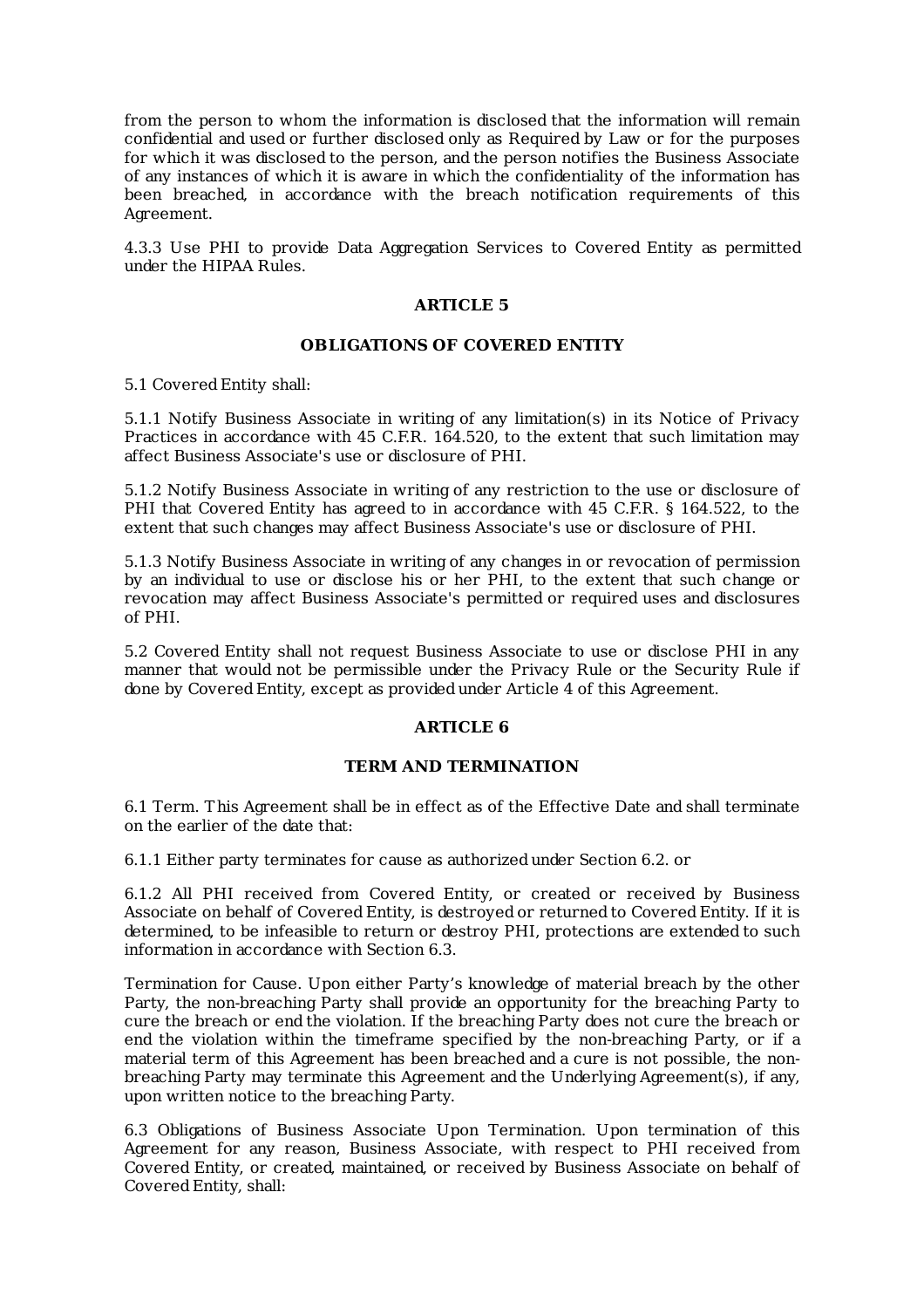6.3.1 Retain only that PHI that is necessary for Business Associate to continue its proper management and administration or to carry out its legal responsibilities;

6.3.2 Return to Covered Entity or, if agreed to by Covered Entity in writing, destroy the remaining PHI that the Business Associate still maintains in any form:

6.3.3 Continue to use appropriate safeguards and comply with Subpart C of 45 C.F.R. Part 164 with respect to ePHI to prevent use or disclosure of the PHI, other than as provided for in this Section 6, for as long as Business Associate retains the PHI;

6.3.4 Limit further uses and disclosures of such PHI to those purposes that make the return or destruction infeasible, for so long as Business Associate maintains such PHI;

6.3.5 Return to Covered Entity or destroy the PHI retained by Business Associate when it is no longer needed by Business Associate for its proper management and administration or to carry out its legal responsibilities.

# **ARTICLE 7**

# **MISCELLANEOUS**

7.1 Amendment. The Parties agree to take such action as is necessary to amend this Agreement to comply with the requirements of the HIPAA Rules and any other applicable law.

7.2 Survival. The respective rights and obligations of Business Associate under Article 6 of this Agreement shall survive the termination of this Agreement.

7.3 Regulatory References. A reference in this Agreement to a section of the HIPAA Rules means the section as in effect or amended.

7.4 Interpretation. This Agreement shall be interpreted in the following manner:.

7.4.1 Any ambiguity shall be resolved in favor of a meaning that permits Covered Entity and Business Associate to comply with the HIPAA Rules.

7.4.2 Any inconsistency between the Agreement's provisions and the HIPAA Rules, including all amendments, as interpreted by the Department of Health and Human Services, court or another regulatory agency with authority over the Parties, shall be interpreted according to the interpretation of the Department of Health and Human Services, the court or the regulatory agency.

7.4.3 Any provision of this Agreement that differs from those mandated by the HIPAA Rules, but is nonetheless permitted by the HIPAA Rules, shall be adhered to as stated in this Agreement.

7.5 Entire Agreement, Severability. This Agreement constitutes the entire agreement between the Parties related to the subject matter of this Agreement, except to the extent that the Underlying Agreement(s), if any, impose more stringent requirements related to the use and protection of PHI upon Business Associate. This Agreement supersedes all prior negotiations, discussions, representations or proposals, whether oral or written. This Agreement may not be modified unless done so in writing and signed by a duly authorized representative of both Parties. If any provision of this Agreement, or part thereof, is found to be invalid, the remaining provisions shall remain in effect.

7.6 Assignment. This Agreement will be binding on the successors and assigns of Covered Entity and Business Associate.